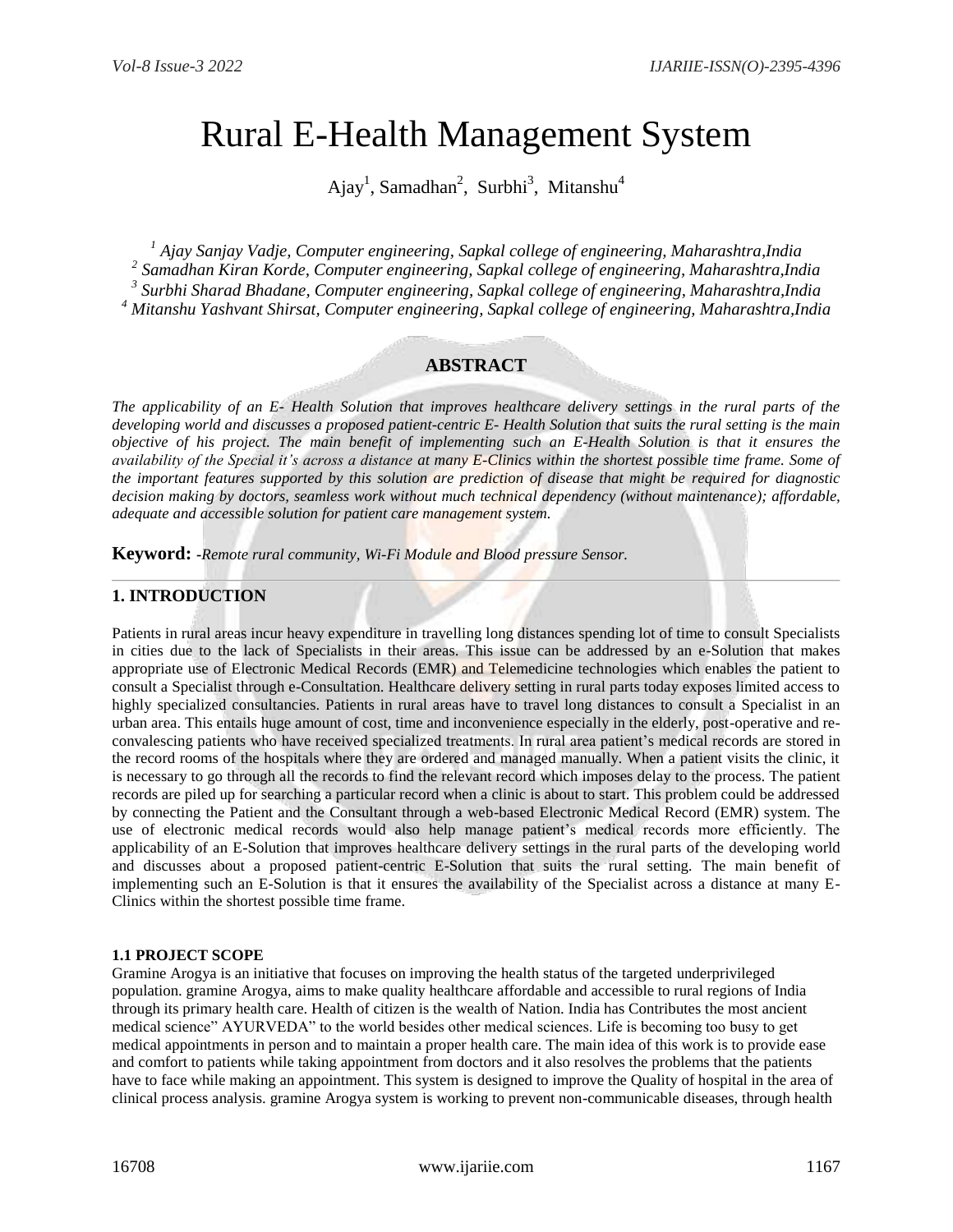education and lifestyle change. Help people around the world lead healthier lives. Our mission is reflected in our very name – Arogya in Sanskrit means to live a life without disease. India is particularly hard hit by diseases like diabetes, heart disease, cancer and chronic lung diseases, and this is a major area of focus for us. To raise awareness on basic healthcare and hygiene amongst the communities and develop positive health seeking behaviors amongst them.

#### **1.2 AIM AND OBJECTIVE**

To improves healthcare delivery settings in the rural parts of the developing world and discusses a proposed patient-centric E- Health Solution that suits the rural setting .

The objectives are as follows:-

1. To provide a record system of reports of a person digitally form the start of very first treatment. 2. To approve permissions and passes through various available facilities on basis of health records to avoid spread

of disease.

## **2. SYSTEM ARCHITECTURE**

The rural e-health system is a web app which can be helpful for people in rural areas, as they do not have access to good medical facilities. In this age of digitalization, this means is put to use and can save lives. For detection of disease data mining technique is used. SVM algorithm is used. In the system, the admin can add doctors including specialties, view and delete doctors. He can add, view and delete Arogya vibhag. The Arogya Vibhag Jr. Doctor can add patient and their details like their symptoms. He can search for specialist doctor and detect disease, view allocated doctor and chat with him and view the prescription.



**Fig. 1:** System Architecture of Rural E-Health

The Senior Doctor will be in contact with the Arogya Vibhag Doctor. He can view the allocated patients, view their symptoms and system detected diseases. He can chat and submit the prescription to the Arogya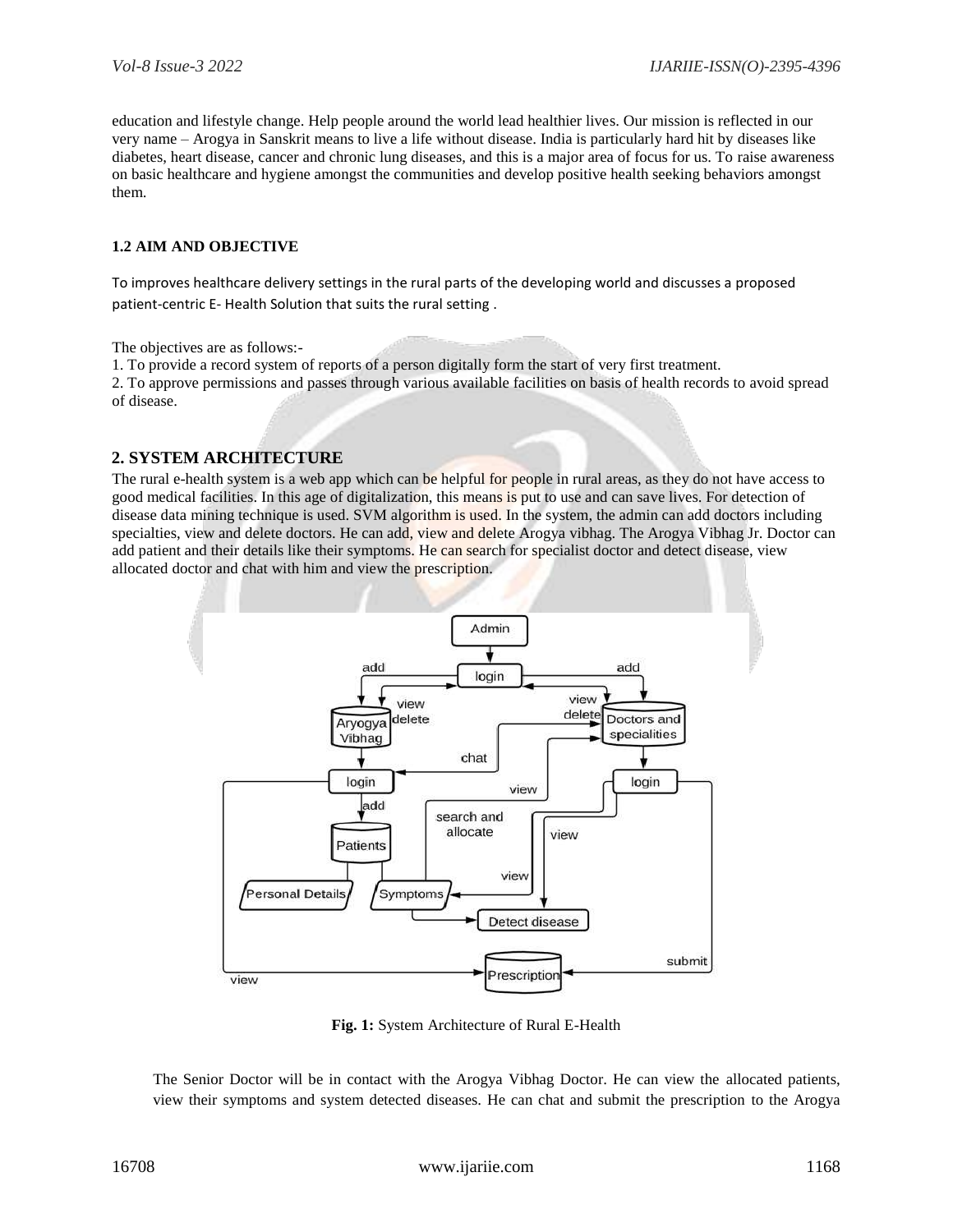Vibhag Doctor. The patients of rural area will be heavily benefited by the rural e-health systemin inaccessible areas or isolated regions. Patients can receive clinical healthcare from their home without arduous travel to the hospital.



## **2.1 PROBLEM STATEMENT**

Local pharmacies are selling medicine with or without prescription from the doctors. So the abuse of selling medicine that affects the general people suffering different diseases and young generations getting addicted which spread out over the country. Most of the doctors prescribe medicine on a handwritten prescription paper and giving suggestion to make the laboratory test to the patients to verify their diseases. Mostly, patients lose their previous prescription and the laboratory test report which will create problem to doctors to verify their previous diseases and to make decisions. At present in the cities, healthcare and diagnostic centers practice limited applications of electronic patient record mainly in the diagnostic services but having no share or access to their database in the local hospitals. Although the patients are paying a lot for their health services, they are getting less benefit from these health care systems, and they feel that they are victim by themselves. As a result, patients are mentally disappointed, isolating their important health record; suffering different problems and cannot store their health record safely.

#### **2.2 APPLICATION:**

- 1) The user interacts with the system.
- 2) Doctor View Symptoms & Detect Disease.
- 3) Give Prescription to Arogya vibhag.
- 4) Save Time.

.